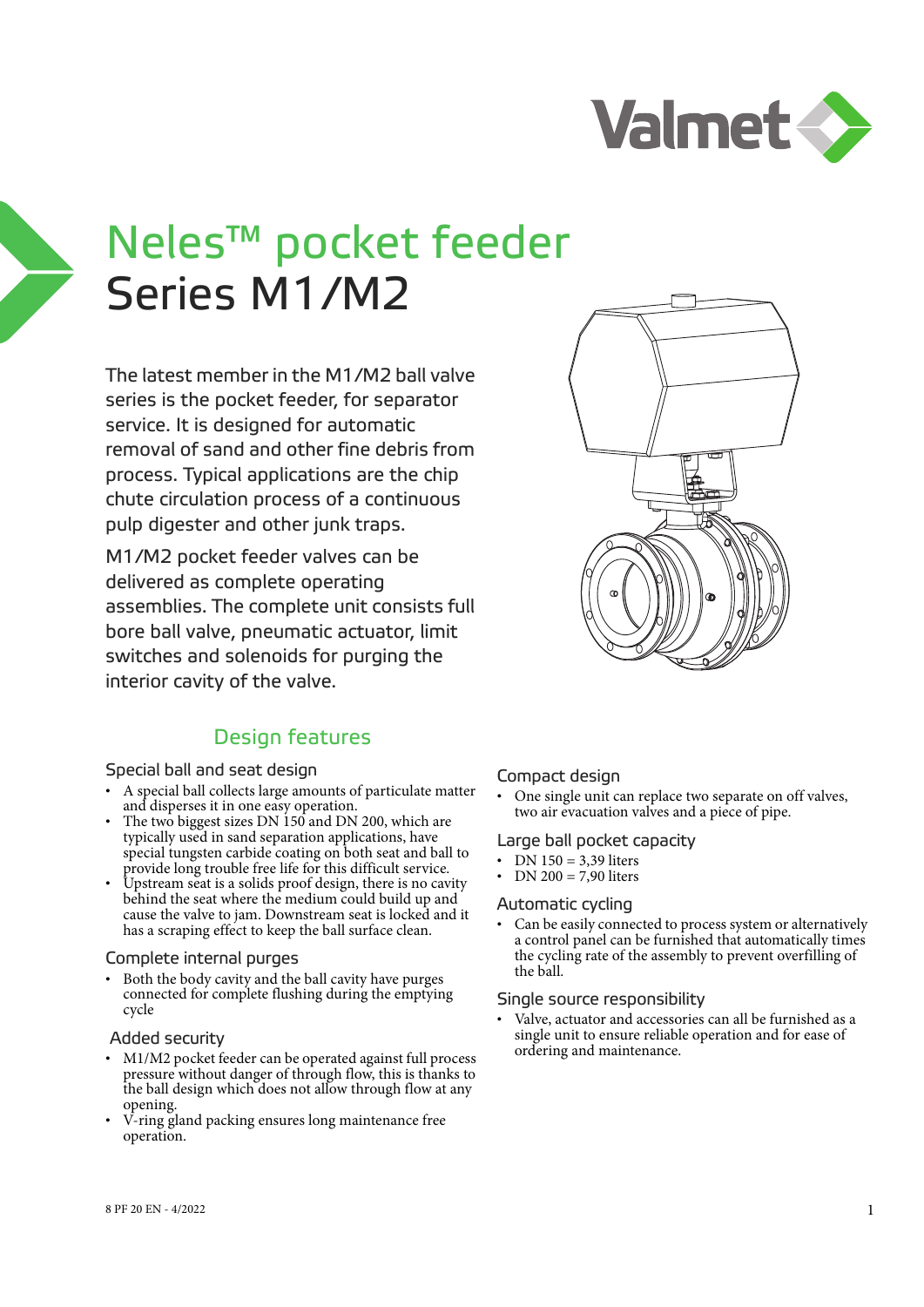# Assembly view



Parts list

| Item           | Part description     | <b>Material</b>                                 |
|----------------|----------------------|-------------------------------------------------|
|                | Body                 | Stainless steel CF8M                            |
| $\overline{2}$ | Body cap             | Stainless steel CF8M                            |
| 3              | Ball                 | Type AISI 329 + (W/Cr)C or hard chrome          |
| $\overline{4}$ | Spline driver        | Stainless steel CF8M / 1.4581                   |
| 5              | Shaft                | Stainless steel XM-19                           |
| $\overline{7}$ | <b>Ball</b> seat     | Type AISI 329 + (W/Cr)C or cobalt based alloy   |
| 9              | Casting gland        | Stainless steel CF8M / 1.4408                   |
| 12             | Stud                 | DIN 267 Part 11 A2-70                           |
| 14             | Stud                 | DIN 267 Part 11 A2-70                           |
| 16             | Hexagon nut          | Stainless steel ISO 3506 A2-70                  |
| 18             | Hexagon nut          | Stainless steel ISO 3506 A2-70                  |
| 19             | Identification plate | Stainless steel AISI 316                        |
| 25             | Seat                 | Type AISI 329 + $(W/Cr)C$ or cobalt based alloy |
| 42             | Retainer plate       | Stainless steel XM-19                           |
| 50             | Locking pin          | SS 14 2324                                      |
| 62             | Disc spring          | EN 10088-1.4418                                 |
| 63             | Back seal            | Grafoil N                                       |
| 65             | Body gasket          | $PTFE + AISI 316$                               |
| 67             | Support ring         | Stainless steel AISI 316                        |
| 69             | V-ring set           | <b>PTFE</b>                                     |
| 70             | Thrust bearing       | Alloy 6                                         |
| 71             | Thrust bearing       | Alloy 6                                         |
| 75             | Back ring            | Grafoil N                                       |
| 76             | Support ring         | Stainless steel AISI 316                        |
| 83             | O-ring               | <b>VITON</b>                                    |
| 84             | $O$ -ring            | <b>VITON</b>                                    |
| 149            | Flow direction arrow | AISI 316                                        |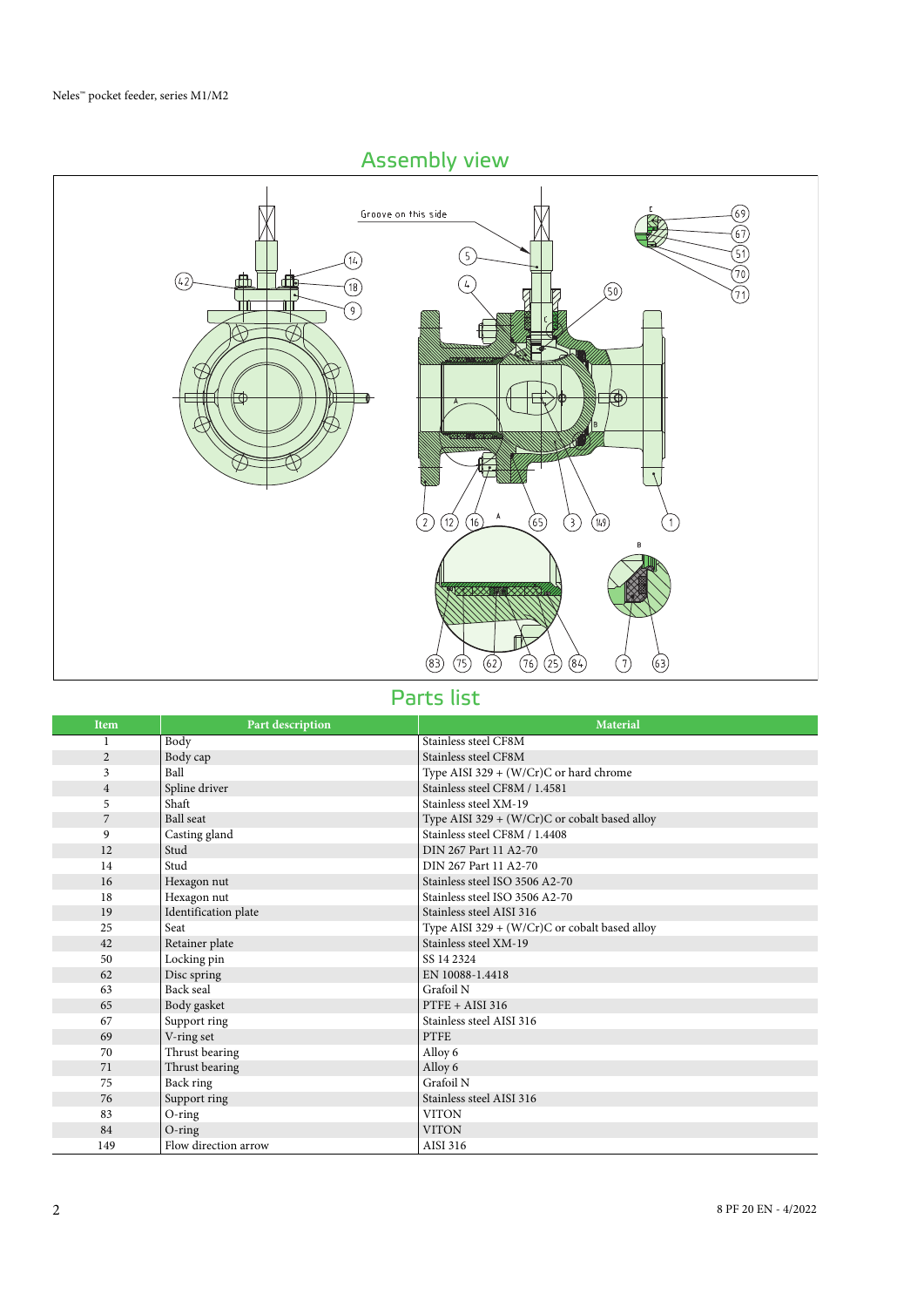## Technical specification

#### Product type

- Full bore flanged ball valve
- No through flow possibility at any opening see fig. on page 3
- Body and ball cavities purged
- Valve rotation max 165<sup>°</sup> (requires 180<sup>°</sup> rotating actuator)

#### Size range

• DN 150, 200

#### Pressure ratings

• PN 16 - 40 and ASME 150 - 300

#### Temperature range

•  $-50$  …  $+250$  °C

#### Valve tightness

- Metal seats
- ISO 5208 Rate D, standard
- ANSI FCI class V
- DIN 3230 Rate 2

### Standard seats



Upstream seat design is solids proof to prevent medium entering the seat cavities



## Dumping and purge sequence





#### Fill position

Flushing lines should be equipped with check valves to prevent reverse flow of flushing fluid.

Flushing should be turned on prior to starting to operate the dumping cycle.

Ball during rotation from fill position to dump position. Ball remains sealed at all times.



The figure shows the arrangement for filling the ball, starting the dump cycle, turning on the water purges and completing the dump cycle.

Water purging to body and ball cavities is essential to ensure proper dumping of the ball. Body cavity purge cleans the cavity between the ball and body, this extends valves service life.

## Determing the size of the valve

Influencing factors are line size and the amount of reject to be removed. It is recommended to empty the valve when ball cavity is approximately 1/2 full.

Over filling of the valve will shorten the valve life time and valve will loose its tightness. Therefore the actual site related frequency of dump valve cycles shall be adjusted based on the amount of reject in process to be removed.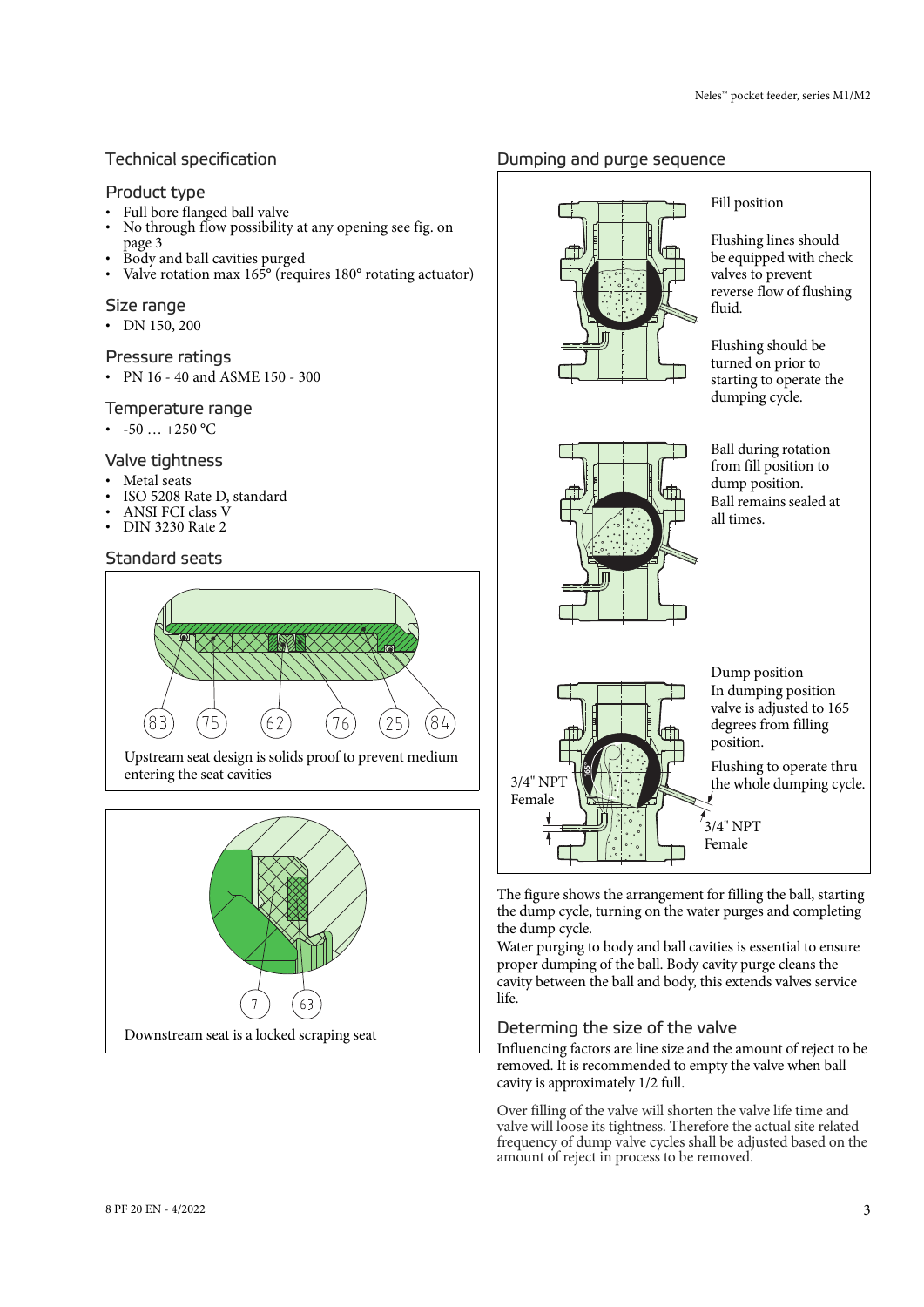# **Dimensions**



|             | DN  |                   | Dimensions in mm |                |       |        |     |     |      |     |     |                              |     |
|-------------|-----|-------------------|------------------|----------------|-------|--------|-----|-----|------|-----|-----|------------------------------|-----|
| <b>Type</b> |     | Actuator $*$ )    | A                | A <sub>1</sub> | Dia B | Dia B1 | F   | М   | H    |     |     | $\overline{\mathbf{v}}$<br>л | Kg  |
| M1J         | 150 | P <sub>4000</sub> | 394              | 197            | 285   | 338    | 890 | 390 | 885  | 220 | 495 | 380                          | 205 |
|             | 200 | P <sub>4000</sub> | 457              | 228.5          | 340   | 426    | 890 | 390 | 1010 | 220 | 575 | 380                          | 275 |
| M1K         | 150 | P4000             | 394              | 197            | 285   | 338    | 890 | 390 | 885  | 220 | 495 | 380                          | 205 |
|             | 200 | P <sub>4000</sub> | 457              | 228,5          | 340   | 426    | 890 | 390 | 1010 | 220 | 575 | 380                          | 275 |
| M1L         | 150 | P <sub>4000</sub> | 403              | 201,5          | 300   | 346    | 890 | 390 | 885  | 220 | 495 | 380                          | 270 |
|             | 200 | P <sub>4000</sub> | 502              | 251            | 360   | 432    | 890 | 390 | 1010 | 220 | 575 | 380                          | 315 |
| M1M         | 150 | P4000             | 403              | 201.5          | 300   | 346    | 890 | 390 | 885  | 220 | 495 | 380                          | 270 |
| M2C         | 150 | P <sub>4000</sub> | 394              | 197            | 280   | 342    | 890 | 390 | 887  | 220 | 495 | 380                          | 205 |
|             | 200 | P <sub>4000</sub> | 457              | 228,5          | 343   | 430    | 890 | 390 | 1012 | 575 | 380 | 275                          | 290 |
| M2D         | 150 | P <sub>4000</sub> | 403              | 201,5          | 317.5 | 353    | 890 | 390 | 887  | 220 | 495 | 380                          | 240 |
|             | 200 | P <sub>4000</sub> | 419              | 209,5          | 380   | 462    | 890 | 390 | 1010 | 220 | 575 | 380                          | 355 |

 $^{\star})$  NOTE 1. When ordered ask for 0° - 165° stroke!

NOTE 2. For DN200 valve size PD4000 pneumatic actuator is limited to operate at max. 6 barg differential pressure. For higher differential pressure cases, please consult the factory.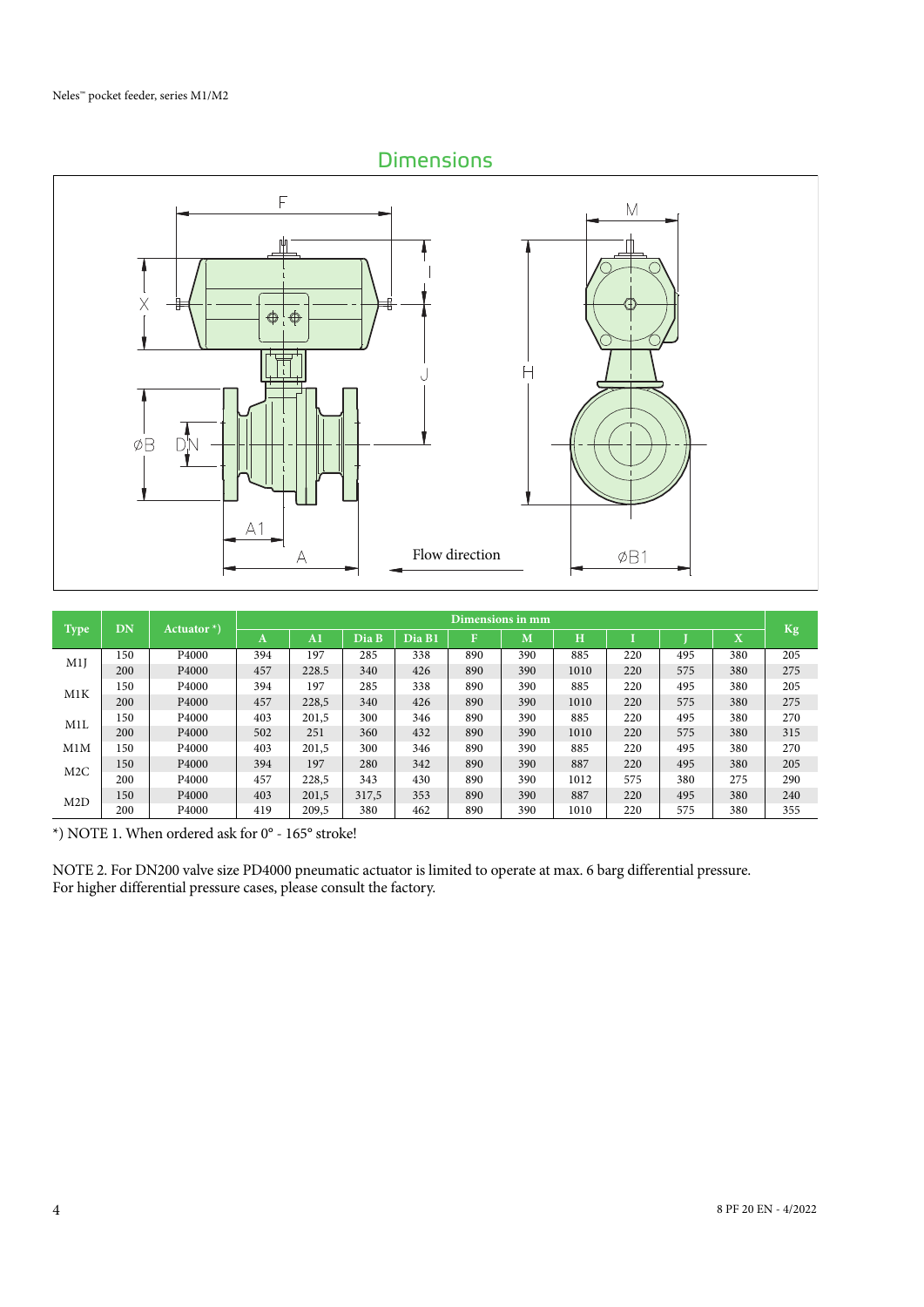# How to order

| $1.$ sign      | Valve series, face-to-face length                 |
|----------------|---------------------------------------------------|
| M1             | Seat supported ball valve, full bore, PN rating   |
| M <sub>2</sub> | Seat supported ball valve, full bore, ASME rating |

| $2.$ sign | Pressure rating of body and flanges |
|-----------|-------------------------------------|
|           | <b>PN 10</b>                        |
| K         | <b>PN 16</b>                        |
|           | <b>PN 25</b>                        |
| M         | <b>PN 40</b>                        |
| C         | <b>ASME 150</b>                     |
|           | <b>ASME 300</b>                     |

| 3. sign | <b>Construction</b>                                       | 4. sign |  |
|---------|-----------------------------------------------------------|---------|--|
|         | Pocket Feeder construction. Drive shaft with square head. |         |  |

| 4. sign | <b>Size</b> |
|---------|-------------|
|         | 150, 200    |
|         | 06", 08"    |

| <b>Materials</b> |             |                            |                               |                         |             |                     |                |  |  |
|------------------|-------------|----------------------------|-------------------------------|-------------------------|-------------|---------------------|----------------|--|--|
| 5. sign          | <b>Body</b> | Trim & Coating             | Seat & Coating                | Thrust bearing <b>P</b> | <b>Stem</b> | Packing and gaskets | <b>Bolting</b> |  |  |
|                  | CF8M        | Type AISI 329 &<br>(W/Cr)C | Type AISI 329 $\&$<br>(W/Cr)C | MTFE                    | $XM-19$     | PTFE                | A2             |  |  |

| EN 1092-I Type B1 (PN rated valves)<br><b>Back seal material</b><br>$6.$ sign<br>Seat type<br>ASME B16.5, smooth finish (Ra 3,2 - 6.3) (ASME rated | Seat type and back seals material |                         |      |  | 7. sign | End connection style |
|----------------------------------------------------------------------------------------------------------------------------------------------------|-----------------------------------|-------------------------|------|--|---------|----------------------|
|                                                                                                                                                    |                                   |                         |      |  |         |                      |
| valves)                                                                                                                                            |                                   | Solids Proof + locked P | PTFE |  |         |                      |